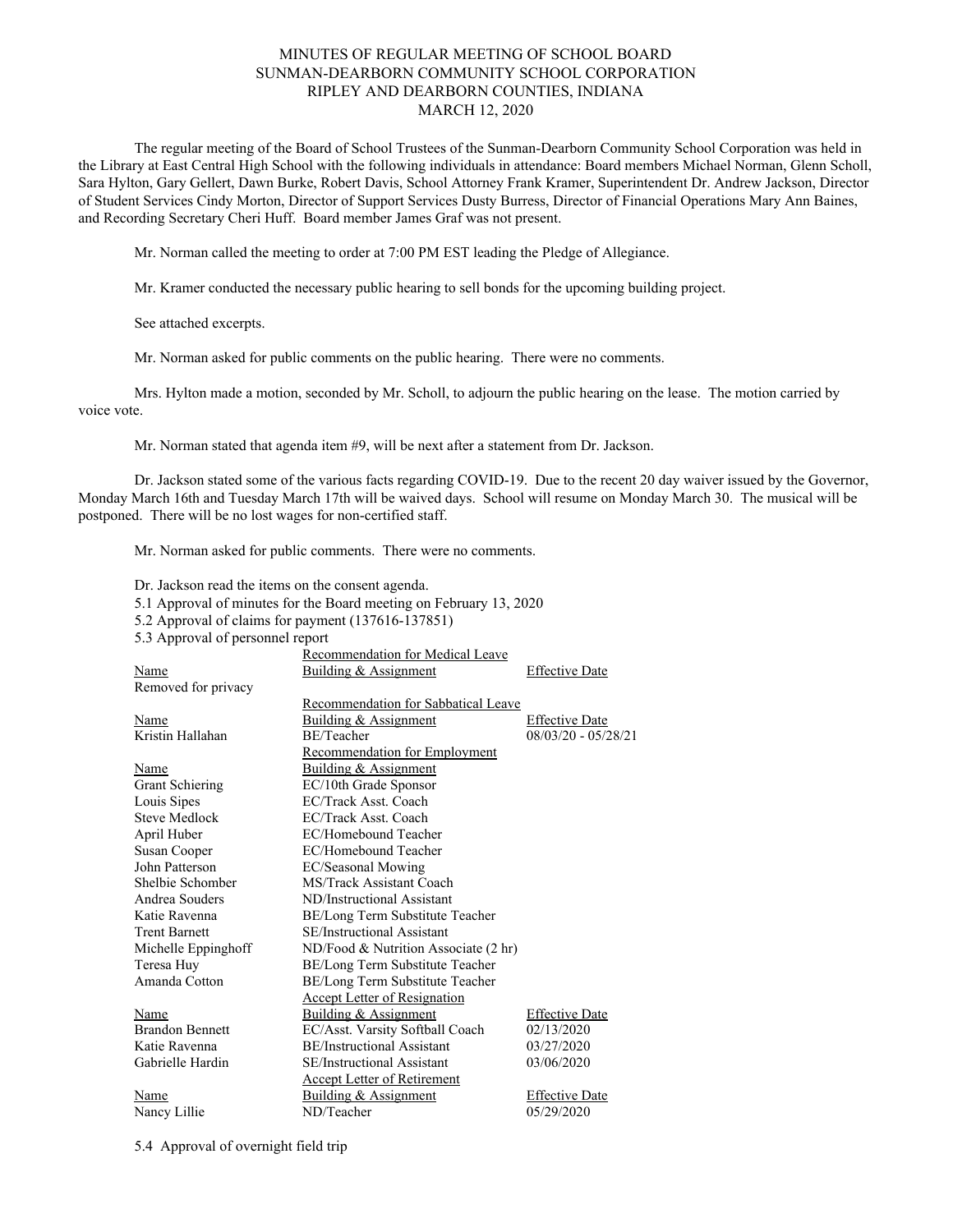Brandon Loveless took 9 swimming/diving athletes to the IHSAA State Swim Meet at IUPUI; leaving on February 28, 2020 and returning on February 29, 2020.

Dr. Jackson recommended that the board approve consent agenda items 5.1 through and including 5.4.

Mr. Gellert made a motion, seconded by Mr. Davisl, to approve the consent agenda items 5.1 through 5.4. The motion carried by voice vote.

Dr. Jackson recommended that the board approve the resolution to transfer appropriations between major budget classifications.

Mr. Scholl made a motion, seconded by Mrs. Burke, to approve the resolution to transfer appropriations. The motion carried by voice vote.

Dr. Jackson recommended that the board approve the resolution authorizing execution of lease.

Mrs. Hylton made a motion, seconded by Mr. Davis, to approve the resolution authorizing execution of lease. The motion carried by voice vote.

Dr. Jackson recommended that the board adopt the resolution approving supplement to master continuing disclosure undertaking and issuing bonds..

Mr. Davis made a motion, seconded by Mr. Scholl, to adopt the resolution approving supplement to master continuing disclosure undertaking and issuing bonds. The motion carried by voice vote.

Dr. Jackson recommended that the board approve the Ripley-Ohio-Dearborn (ROD) Special Education Cooperative Separation Agreement.

Mrs. Hylton made a motion, seconded by Mr. Davis, to approve the separation agreement. The motion carried by voice vote.

Damian Maggos with Raymond James Public Finance gave an update on the building project.

Dr. Jackson gave an update on the Annex. He stated that we are finishing up the grant application for the demolition and it will be submitted by April 15th. We should know the results in 4-6 weeks.

Mrs. Baines reviewed the financial report for February 2020.

Mr. Norman asked for public comments. There were no comments.

Mr. Norman asked for S-DEA comments. There were no comments.

Mr. Norman asked for Principal comments. Each of the principals reported on various events in their buildings.

Mr. Norman asked for Superintendent comments. Dr. Jackson stated that he is proud of the success of our students. He added that life at S-D is going to change for a while due to COVID-19. He thanked his central office staff and colleagues for all they do.

Mr. Norman asked the board members for comments. Mr. Gellert commented on the Ninja course.

There being no further business to discuss, Mr. Norman asked for a motion to adjourn. Mrs. Hylton made a motion, seconded by Mr. Davis, to adjourn the meeting at 7:47 pm EST. The motion carried by voice vote.